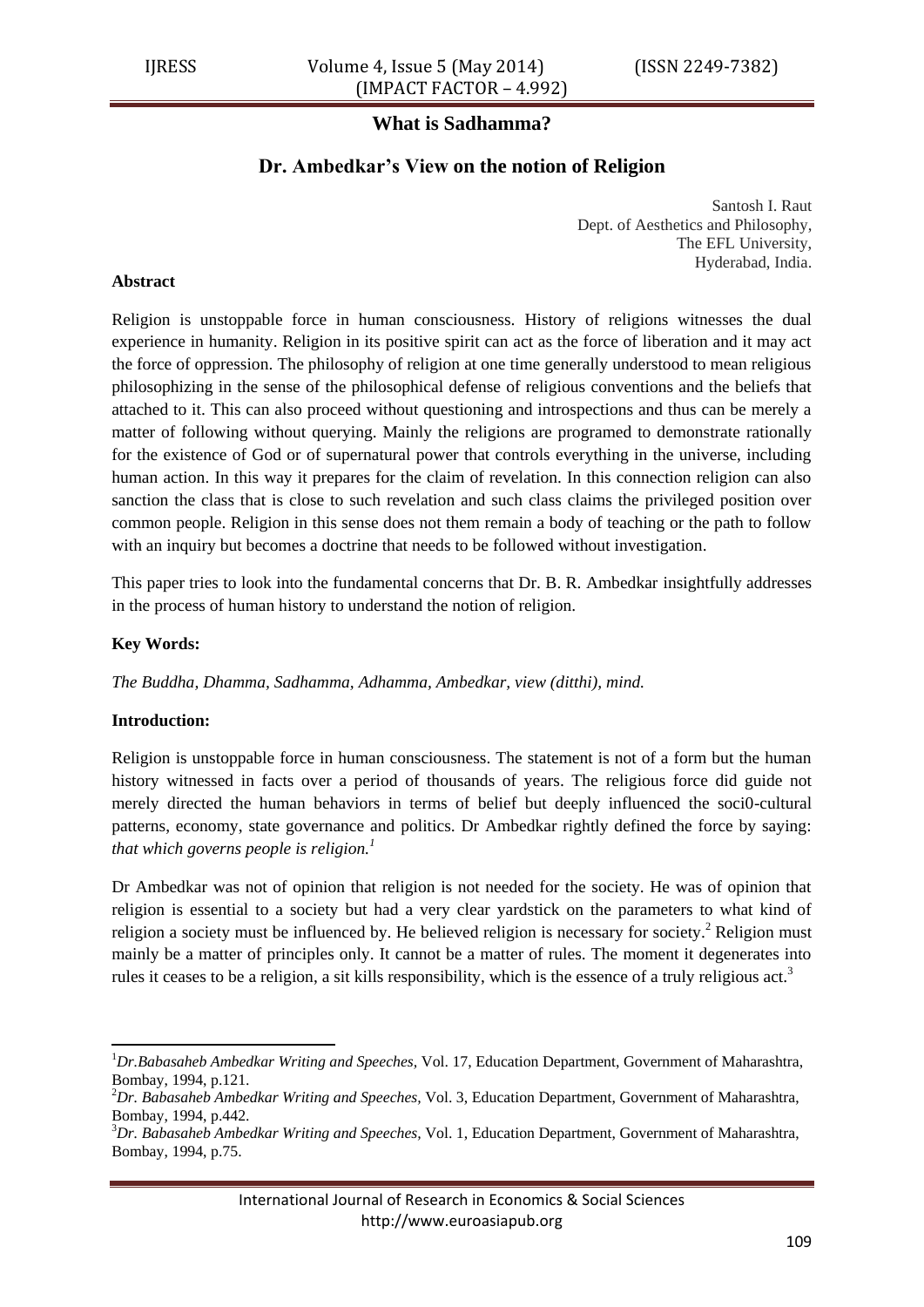Borrowing the spirit from the Buddha's creed he sets the following yardsticks on the notion of religion:

Religion should be the force which deepens the solidarity of human relationships which should bring the citizens together for social unity. In order to bring about a sense of social fraternity and solidarity, Dr. Ambedkar accentuated on spiritual unity of the people on the basis of fraternity and humanity (*Mānusaki –* the word he used in Marathi). No reforms or alterations within Hinduism would help to create an egalitarian society, as long as it believes in caste. Hinduism, therefore, could be based by default on inequality among different castes. It teaches inequality between men and men, and men and women. Caste, in fact, promotes and justifies inequality by leveraging religion. Thus, Hinduism breaths caste and perpetuates hierarchical society.

As stated above Dr. Ambedkar was of well-founded opinion that slavery is an *antithesis* to religion. He did not refute the significance of a religion for a society. But he prescribed the criterion for religion in modern time:

1. Religion is necessary for a free Society.

2. Not every Religion is worth having.

3. Religion must relate to the facts of life and not to theories and speculations about God or Soul or Heaven or Earth.

4. It is wrong to make God the centre of religion.

5. It is wrong to make animal sacrifices to be the centre of religion.

6. Real religion lives in the heart of man and not in the *Shastrās*.

7. Man and morality must be the centre of religion. If not, religion is a cruel superstition.

8. It is not enough for morality to be the ideal of life. Since there is no God it must become the law of life.

9. The function of Religion is to reconstruct the world and to make it happy and not to explain its origin or its end.

10. That private ownership of property brings power to one class and sorrow to another.

11. That it is necessary for the good of Society that this sorrow be removed by removing its cause.

12. All human beings are equal.

13. Worth and not birth is the measure of man.

14. What is important is high ideals and not noble birth.

15. *Maitri* (loving-kindness) or fellowship towards all must never be abandoned. One owes it even to one's enemy.

16. Everyone has a right to learn. Learning is as necessary for man to live as food is.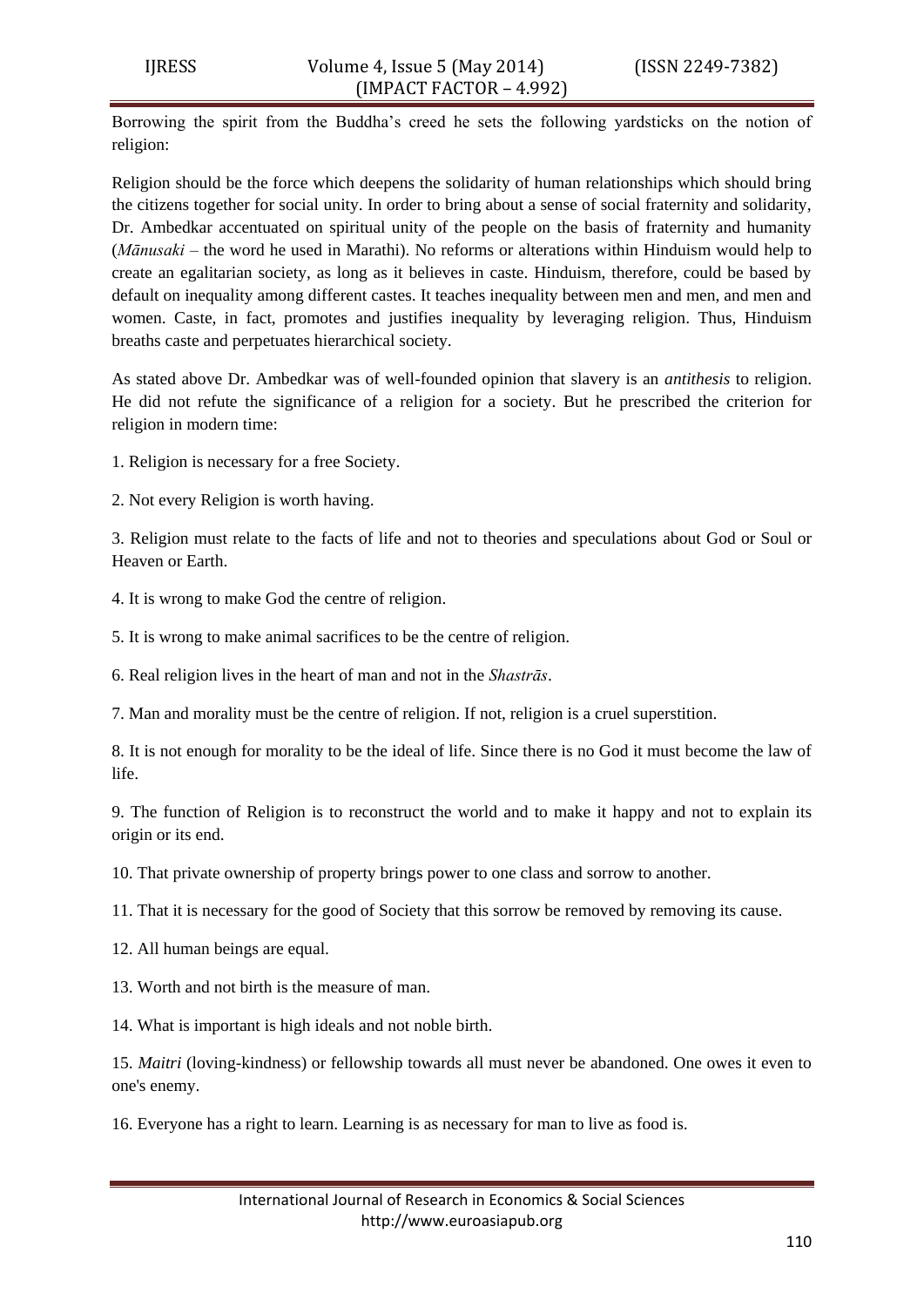**.** 

17. Learning without character (morality) is dangerous.

18. Nothing is infallible. Nothing is binding forever. Everything is subject to inquiry and examination.

- 19. Everything is subject to the law of causation.
- 20. Nothing is permanent or *sanātan*. Everything is subject to change. Being is always becoming.
- 21. The victor has duties towards the vanquished.<sup>4</sup>

He articulates: I believe that the religion is necessary for the mankind. When religion ends the society would perish too. After all no society can safeguard and discipline mankind as *niti* or dharma.<sup>5</sup> Whatever maybe the metaphysical basis of a religion, those religious principles upon which depends the ethical system and the social practices of a people must be considered to be the principal element of that religion. Though Hinduism based on the conception of absolute Brahma the practice of the Hindu community as a whole are founded on the doctrines of inequality as pronounced in Manusmriti.<sup>6</sup> As he explores the need of religion for the society he opines: some people think that religion is not essential to society. I do not hold this view. I consider the foundation of religion to be essential to the lifer and practices of society.<sup>7</sup>

The forces of law are compelling on the people while the principles guide them, therefore it is essential to correct the religion in terms of principles than imposed views (*ditti*) or rules (niyama). ―Law and religion are two forces, which governs the conduct of man and at times they act handmaid to each other. At other times, they act as check and counter – check of the two forces, law is personal while religion is impersonal. Law being personal it is capable of being unjust and equalities. But religion being impersonal, it can be impartial. If religion remains impartial, it is capable of defeating the inequity committed by law."<sup>8</sup> He observes this process not just in terms of Indian religious context but also cites the global harmony is failed because of these forces if religion is not taken impersonally. Dr Ambedkar differentiates by citing facts in terms of consequences, if religion is not in the spirit of force of impersonal and if it becomes doctrinal / ideological in terms of set of rules. "Religion can help to produce Justice within a community. Religion cannot produce justice between communities. At any rate, religion has failed to produce justice between Negros and Whites, in the United Sates. It has failed to produce justice between German and French and between them and the other nations. The call of nation and the call of community has proved more powerful than the call of religion for justice."9

<sup>6</sup>*Babasaheb Ambedkar Writing and Speeches, Vol. 1*, Education Department, Government of Maharashtra, Bombay, 1994, p.138.

<sup>4</sup> Ambedkar B. R., *Buddha or Karl Marx*, *Dr. Babasaheb Ambedkar Writing and Speeches,* Vol. 3, Education Department, Government of Maharashtra, Bombay, 1994, p.442.

<sup>5</sup>*Dr. Babasaheb Ambedkar Writing and Speeches, Vol. 1*, Education Department, Government of Maharashtra, Bombay, 1994, p.367

<sup>7</sup> *Dr. Babasaheb Ambedkar Writing and Speeches, Vol. 1*, Education Department, Government of Maharashtra, Bombay, 1994, p.138

<sup>8</sup>*Dr. Babasaheb Ambedkar Writing and Speeches, Vol. 5*, Education Department, Government of Maharashtra, Bombay, 1994, p.93.

<sup>9</sup> (W & S Vol 5 p. 398). *Dr. Babasaheb Ambedkar Writing and Speeches, Vol. 5*, Education Department, Government of Maharashtra, Bombay, 1994, p. 398.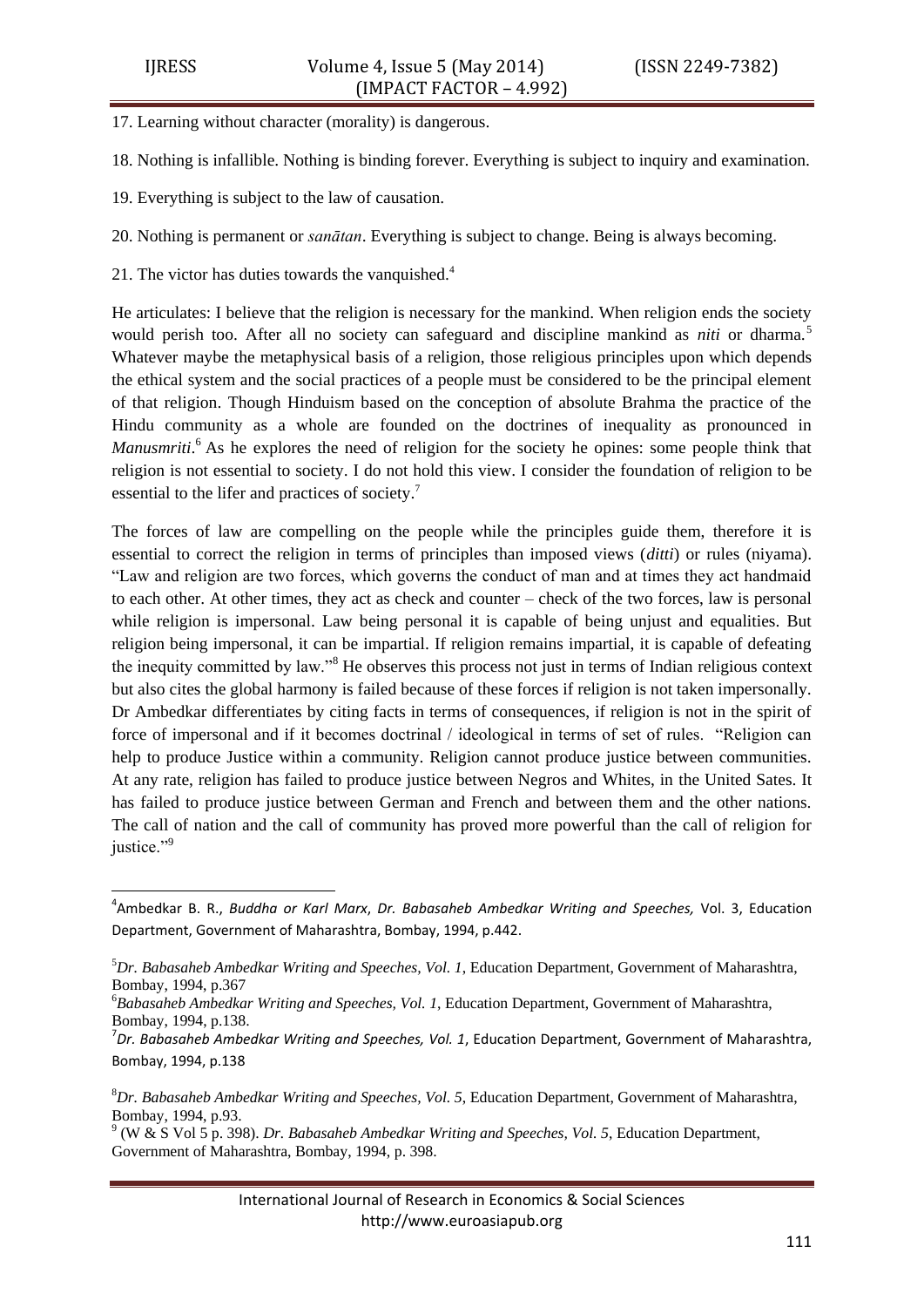**.** 

On the basis of above observance Dr Ambedkar inspects the four characteristics of religion:

Firstly: The society must have either the sanction of law or the sanction of morality to hold it together without either the society is sure to go to pieces.

Secondly: religion if it is to function must be in accord with reason which is another name of science.

Thirdly: it is not enough for religion to consist of a moral code but its moral code must recognize the fundamental tannates of liberty, equality and fraternity.

Fourthly: religion must not sanctify or ennoble poverty.<sup>10</sup>

He recognized that Buddhism fulfilled these requirements and so among the existing religions Buddhism was only the religion, he conformed, the world could have. The religion which discriminates between tow followers is partial and would eventually be responsible for polar society based on the privileged and underprivileged in any society. "The religion that treats cores of its adherence worse than dogs and criminals and inflicts upon them insufferable disabilities, is no religion at all. Religion is not the appellation for such an unjust order. Religion and slavery are incompatible."<sup>11</sup>

He did study all the religions of the world with the comparative mind and with critical pedagogy. He denied to accept what is automatically given in the form of religious doctrine. Instead of accepting what is given as it is he did investigate the philosophy of all religions on the test of human morality, nondiscriminatory spirit of the principles, compassion, and reason / wisdom. He was of thought that ―to hold that all religions are true and good is to cherish a belief which is positively and demonstrably wrong. The most harmful one is the one I was mentioned namely that all religion are equally good and that there is no necessity of discriminating between them. Nothing can be a greater error than this. Religion is an institution or an influence and like all social influences and institutions, it may help or it may harm a society, which in its grip." $12$ 

His investigative and moral mind saw clearly what is genuinely right that falling into a category of religiously right and wrong. The notion of good and bad differs from religion to religion and it is often guided by the blind conventions that most of the religions that are followed in the world. In this sense religion is a force that does not even allow human rational to investigate in its morals, rituals, and beliefs with open and critical mind; what Buddhism would call it a Kalama Spirit. As the Buddha evoked the test even for his own teaching by teaching to his disciples:

<sup>&</sup>lt;sup>10</sup>Keer Dhananjay, *Dr. Babasaheb Ambedkar: Life and Mission*, Popular Prakashan, Bombay, p. 421.

<sup>&</sup>lt;sup>11</sup> Keer Dhananjay, *Dr. Babasaheb Ambedkar: Life and Mission*, Popular Prakashan, Bombay, p. 92.

<sup>12</sup>*Dr. Babasaheb Ambedkar Writing and Speeches, Vol. 3*, Education Department, Government of Maharashtra, Bombay, 1994, p. 24.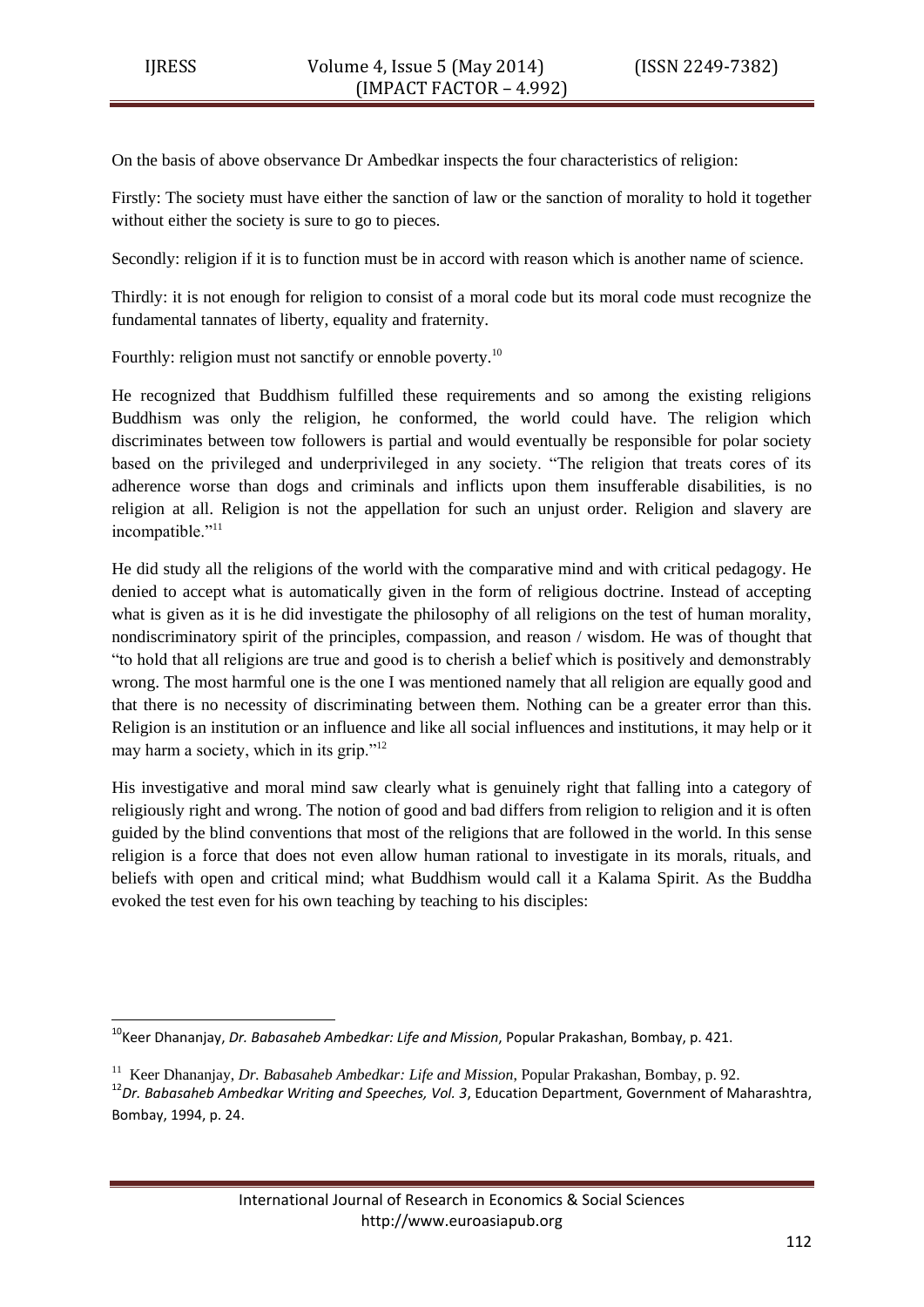O bhikshus and wise men, just as a goldsmith would test his gold by burning, cutting, and rubbing it, so you must examine my words and accept them, but not merely out of reverence for me.

– Ghanavyuha sutra (Sutra of Dense Array)

Likewise Dr Ambedkar investigated in the matter of religions with a Kalama Spirit. He examines them on the fire /flame of his own experiences and explains: "religion maybe alike in that they all teach that the meaning of life is to be found in the pursuit of ‗good'. But all religion are not alike in their answers to the question ‗what is good?' In this they certainly differ. One religion holds that brotherhood is good, another caste and untouchability is good…there are permanent differences in the methods of promoting good as they conceive it. Are there not religions which advocates violence? Given these facts how can it be said that all religions are the same and there is no reason to prefer one to the other."<sup>13</sup>

In his magnum opus titled The Buddha and His Dhamma he tests the notion of religion on the basis of morality, reason, and liberation. In this goliath work in Book III (Part III, IV, V) he defines what is religion (Dhamma), what is not religion (Adhamma), and what is the best religion (Sadhamma). The following list of his articulation in terms of what should and what should not be the best of religion manifest his ideas and philosophy of religion. One may even call the following parameters as he sorts out for any religion is his *Blue Print for a Religion*.

### **What is Dhamma ?**

- 1. To Maintain Purity of Life is Dhamma.
- 2. To Reach Perfection in Life is Dhamma.
- 3. To Live in Nibbana is Dhamma.
- 4. To Give up Craving is Dhamma.
- 5. To believe that all compound things are impermanent is Dhamma.
- 6. To believe that Karma is the instrument of Moral Order is Dhamma. <sup>14</sup>

## **What is Not—Dhamma?**

1

- 1. Belief in the Supernatural is Not—Dhamma.
- 2. Belief in Ishwara (God) is Not Essentially Part of Dhamma.
- 3. Dhamma Based on Union with Brahma is a False Dhamma.
- 4. Belief in Soul is Not—Dhamma.
- 5. Belief in Sacrifices is Not—Dhamma.
- 6. Belief Based on Speculation is Not—Dhamma.
- 7. Reading Books of Dhamma is Not—Dhamma.
- 8. Belief in the Infallibility of Books of Dhamma is Not— Dhamma. <sup>15</sup>

<sup>13</sup>*Dr. Babasaheb Ambedkar Writing and Speeches, Vol. 5*, Education Department, Government of Maharashtra, Bombay, 1994, pp. 405-6.

<sup>14</sup>Dr. Babasaheb Ambedkar Writing and Speeches, Vol. 11, Education Department, Government of Maharashtra, Bombay, 1994, p. 227. (The list of content quoted as it is from the given refence.)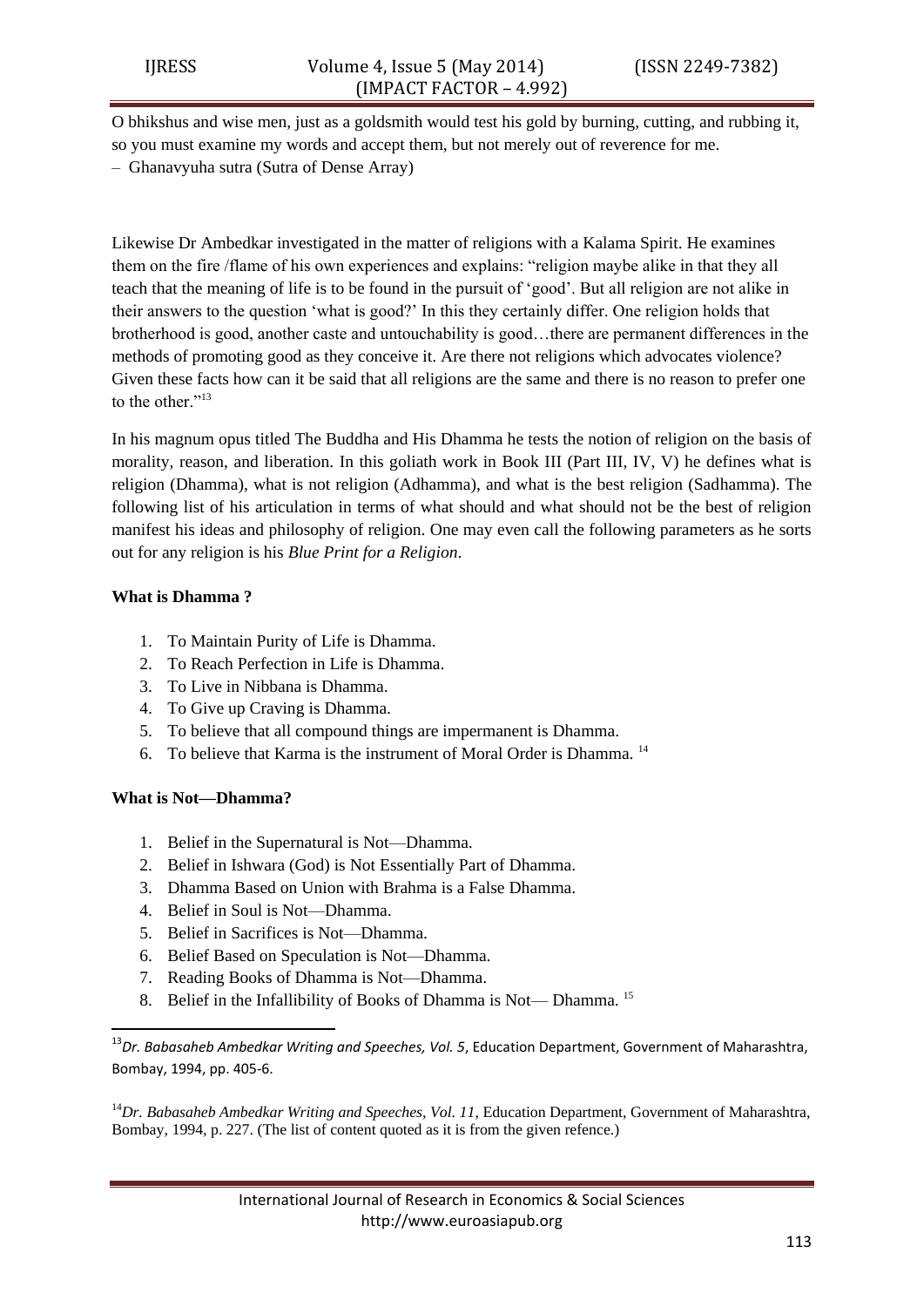#### **What is Saddhamma?**

Section I—*The Functions of Saddhamma.* 

1. To cleanse the Mind of its impurities.

2. To make the world a Kingdom of Righteousness. Section II—*Dhamma to be Saddhamma must promote* 

*Pradnya.* 

**.** 

- 1. Dhamma is Saddhamma when it makes learning open to all.
- 2. Dhamma is Saddhamma when it teaches that mere learning is not enough. It may lead to pedantry.
- 3. Dhamma is Saddhamma when it teaches that what is needed is Pradnya.

Section III—*Dhamma to be Saddhamma must promote Maitri.* 

- 1. Dhamma is Saddhamma only when it teaches that mere Pradnya is not enough. It must be accompanied by Sila.
- 2. Dhamma is Saddhamma only when it teaches that besides Pradnya and Sila what is necessary is Karuna.
- 3. Dhamma is Saddhamma only when it teaches that more than Karuna what is necessary is Maitri.

Section IV—*Dhamma to be Saddhamma must pull down all social barriers.* 

- 1. Dhamma to be Saddhamma must break down barriers between man and man.
- 2. Dhamma to be Saddhamma must teach that worth and not birth is the measure of man.
- 3. Dhamma to be Saddhamma must promote equality between man and man.<sup>16</sup>

In other words, religion in his vision, in my opinion, is the new life that brings the very special view (*ditti*) about knowing the nature of reality *as it is*. What the Buddha called is the *sammā-ditti* which opened up the new horizons and true nature of reality which were buried under the debris of conditions because of religious and cultural dogmatism; in other words wrong views (*mitthyā-ditti*). The great act of Buddhist conversion led by Dr Ambedkar spouted a new life in the millions of socalled lower castes Indians with the new and true perspective to understand a potential that each individual carries and to impetus the positive energy for the transformation of the world around an

<sup>15</sup>*Dr. Babasaheb Ambedkar Writing and Speeches, Vol. 11*, Education Department, Government of Maharashtra, Bombay, 1994, p. 247. (The list of content quoted as it is from the given refence.)

<sup>16</sup>*Dr. Babasaheb Ambedkar Writing and Speeches, Vol. 11*, Education Department, Government of Maharashtra, Bombay, 1994, p. 279.(The list of content quoted as it is from the given refence.)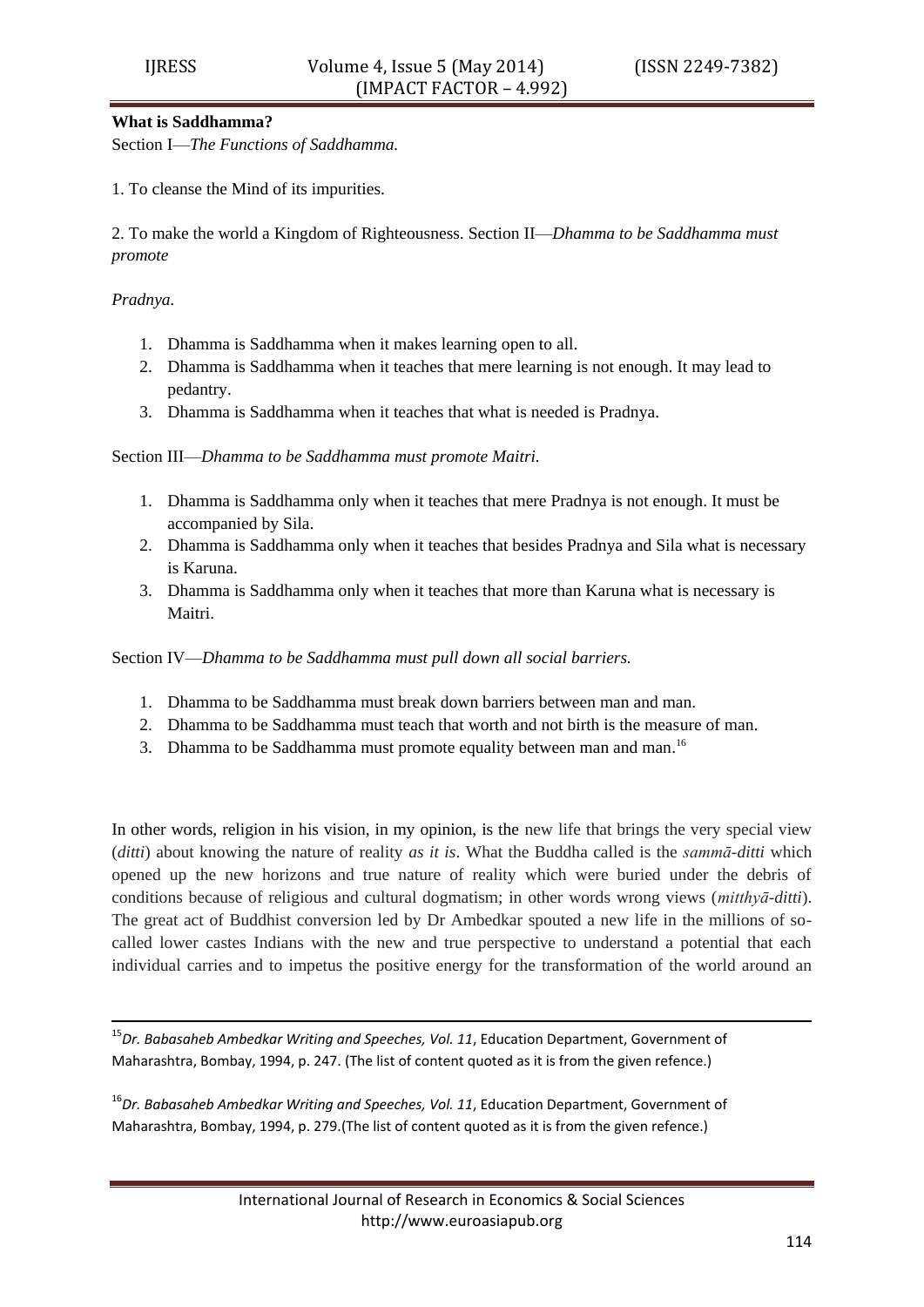individual on the basis of right view. In this sense, his religious philosophical perspective entwines the transformation of self and the world on the basis of Dhamma – the impersonal force.

His vision of religion opened up a new window for so called untouchables, non-untouchables and for non-Buddhists to look at Indian religious past with deep critical introspection in the very nature of self and religious culture that had been conditioned by the old ritualistic dogmatism that was based on hierarchy in every sphere of life. This dogmatic religious hierarchy became the barrier to bring about a true harmonious society for the development and emancipation of an individual.

This is where Dr Ambedkar departs from the *selfish-ideal* to the *selfless-ideal* based on *anātmanvāda* (the doctrine of no-self)taught by the Buddha. It is on the basis of Buddha's *right view* Ambedkar turns to the constructive side of the problem. In his view an ideal society must not be based on selfish-ideals but must be based on selfless-ideal to bring about the reconstruction in an individual, in a society, and in the world on the basis of religion (the Dhamma).

Hestates: if you ask me, my ideal would be a society based on Liberty, Equality, and Fraternity… there should be varied and free points of contact with other modes of association... in other words there must be social-endosmosis.<sup> $217$ </sup> In this sense, the revival of Buddhism sprouted the a new view and a new life in India and in the world.

It would be worth to note that a talk by Dr Ambedkar was broadcasted in May 1956 from the British Broadcasting Corporation (BBC), London, on *Why I like Buddhism and how it is useful to the world in its present circumstances*. He observed:

I prefer Buddhism because it does give three principles in combination which no other religion does. Buddhism teaches *prajna* (wisdom) understanding as against superstition and supernaturalism; *karuna* (compassion); and *samata* (equality). This is what man wants for a good life Neither God nor soul can save society. Marxism and Communism have shaken the religious systems of all countries…Buddhistic countries that have gone over to communism do not understand what communism is. Communism of the Russian type aims at bringing it about by a bloody revolution. The Buddhist way communism brings it about by a bloodless revolution. The South-East Asian should be aware of jumping into the Russian net. All that is necessary for them is to give political form to Buddha's teaching. Poverty there is and there will always be. Even in Russia there is poverty. But poverty cannot be an excuse for sacrificing human freedom. Once it is realized that Buddhism is a social gospel, its revival would be an everlasting event.<sup>18</sup>

Sakyamuni Buddha regards morality as the centre of his Dhamma, "Real Religion lives in the heart of man and not in the Shastras. Man and morality must be the centre of Religion. If not, Religion is a cruel superstition. It is not enough for Morality to be the ideal of life. Since

**<sup>.</sup>** <sup>17</sup> Ambedkar, B. R., *Annihilation Caste*, Samyak Prakashan, Delhi, p. 36.

<sup>18</sup> Keer Dhananjay, *Dr. Babasaheb Ambedkar: Life and Mission*, Popular Prakashan, Bombay, p. 498.